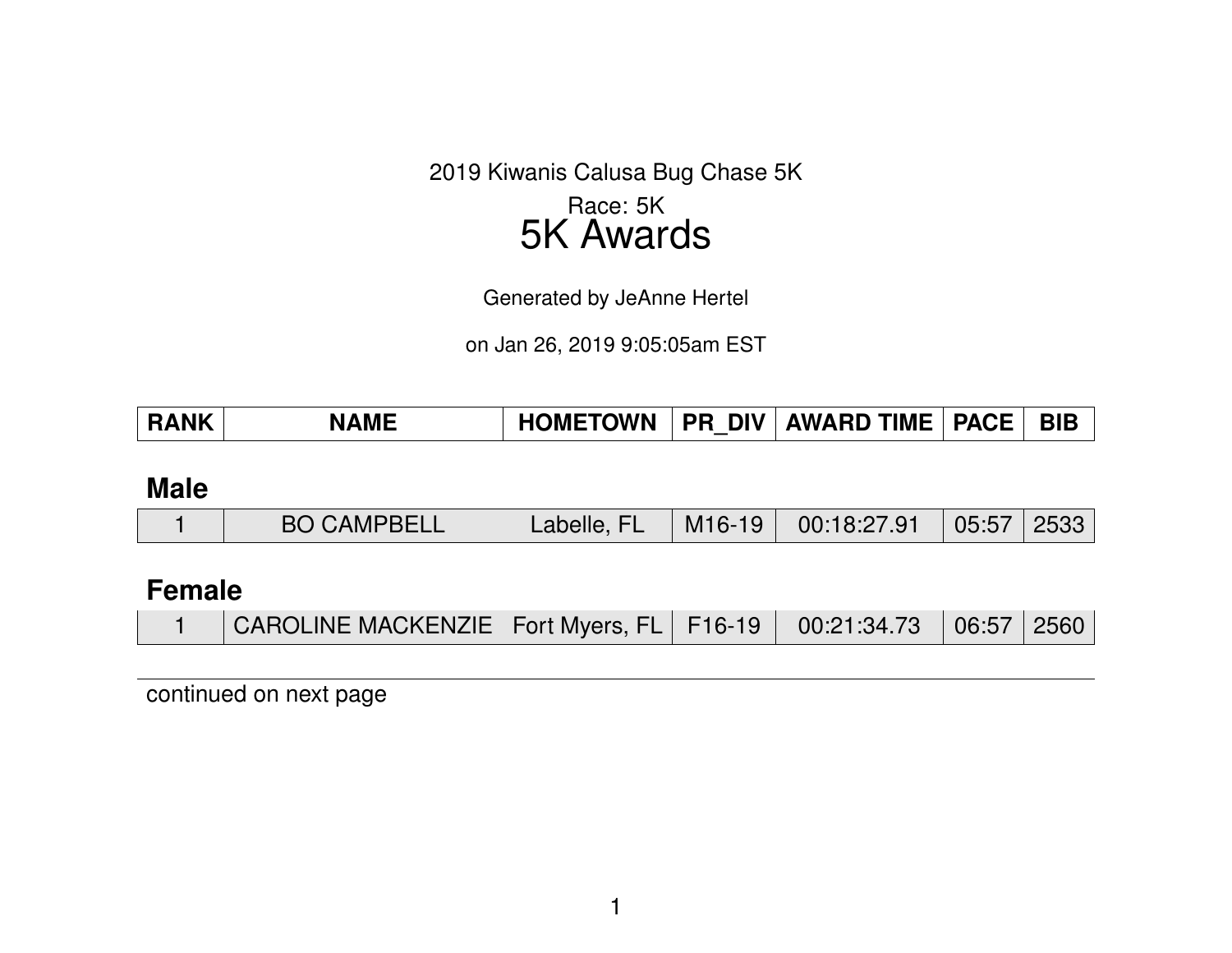| <b>RANK</b> | <b>NAME</b>         | <b>HOMETOWN</b> |        | <b>PR DIV AWARD TIME   PACE  </b> |       | <b>BIB</b>   |
|-------------|---------------------|-----------------|--------|-----------------------------------|-------|--------------|
|             | <b>Male Masters</b> |                 |        |                                   |       |              |
|             | <b>JOHN HARRIS</b>  | Fort Myers, FL  | M50-54 | 00:20:53.61                       | 06:44 | $\vert$ 2570 |

### **Female Masters**

| <b>LISA ROETH</b> | Fort Myers, FL   F50-54   00:24:34.06   07:55   2608 |
|-------------------|------------------------------------------------------|
|-------------------|------------------------------------------------------|

#### **Male Grand Masters**

| $\sqrt{2}$<br>7 <del>00 האדומות ס</del> |                           | 0.005061<br><u><del>UU.CU.JU.UT</del></u> | <del>06:44</del> ∣ <del>2570</del> ∣ |  |
|-----------------------------------------|---------------------------|-------------------------------------------|--------------------------------------|--|
| <b>CHARLIE MOORE</b>                    | Fort Myers, $FL$   M55-59 | 00:21:59.50                               | 07:05   2532                         |  |

### **Female Grand Masters**

| <u>LICA DOETH</u><br><b>CONTUCTION</b> |  | 00:24:34.06 | <del>07:55</del>   <del>2608</del> |  |
|----------------------------------------|--|-------------|------------------------------------|--|
|                                        |  | 00:26:42.70 | 08:39   2477                       |  |

## **Male Senior Grand Masters**

| <b>JOHN BATES</b> | Captiva, FL | M65-69 | $\begin{array}{ c c c c c }\ \hline \text{00:23:17.40} & \text{07:30} & \text{2584} \end{array}$ |  |
|-------------------|-------------|--------|--------------------------------------------------------------------------------------------------|--|
|                   |             |        |                                                                                                  |  |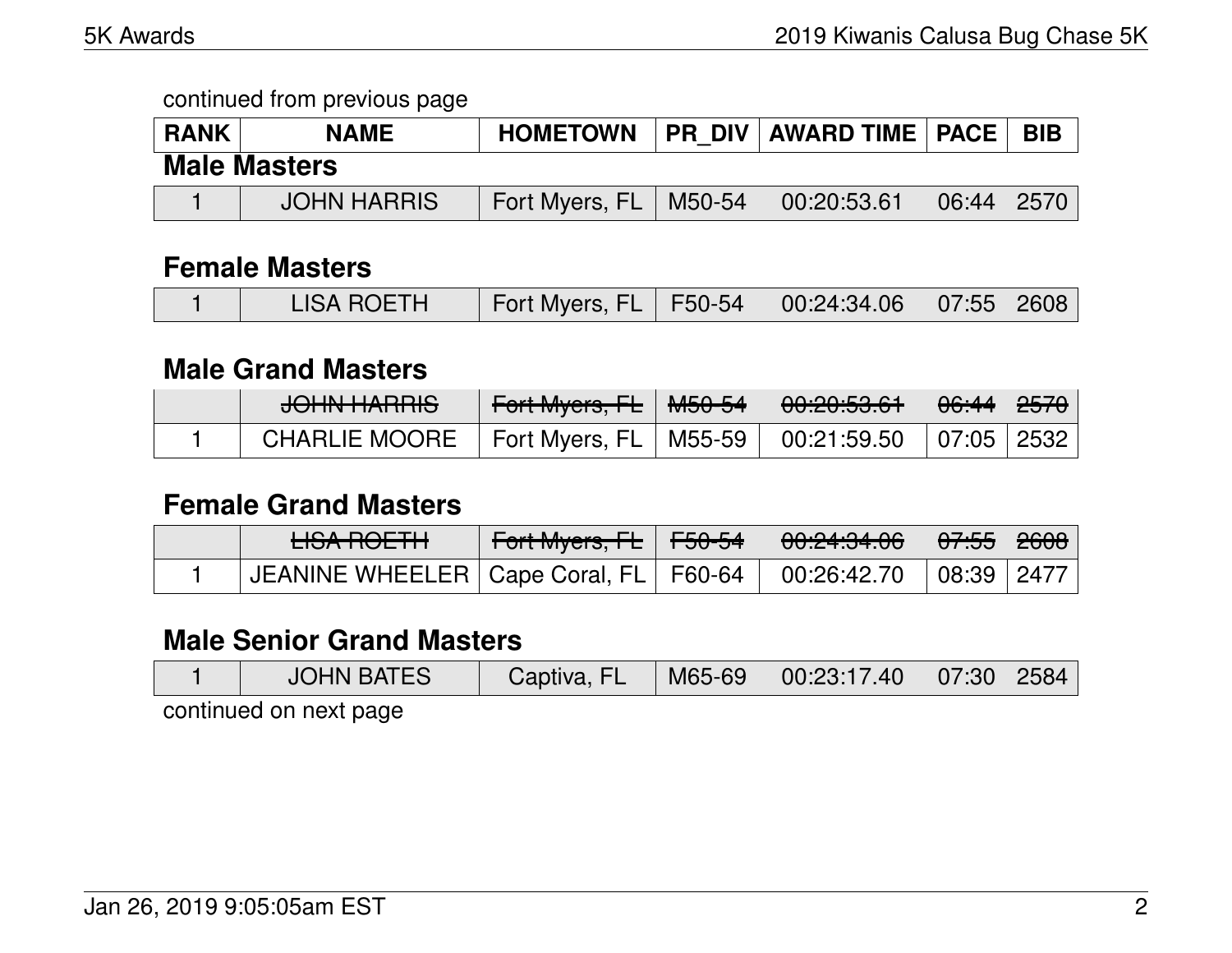| RANK | <b>NAME</b> | <b>HOMETOWN</b> | <b>PR</b> | ` DIV   AWARD TIME   PACE |  | <b>BIB</b> |
|------|-------------|-----------------|-----------|---------------------------|--|------------|
|------|-------------|-----------------|-----------|---------------------------|--|------------|

## **Female Senior Grand Masters**

| ITANIINITIMIITTI<br><del>JLANNINE WITELLEN</del> | $O_{\text{max}} O_{\text{rank}}$ $\Gamma$<br><del>Uape Ubiai, I L</del> | F60-64 | 0.00000070<br><del>00.20.42.70</del> | <del>08:39</del> | <del>2477</del> |
|--------------------------------------------------|-------------------------------------------------------------------------|--------|--------------------------------------|------------------|-----------------|
| <b>ROBIN SMITH</b>                               | Florida, US                                                             | F60-64 | 00:27:01.82                          | 08:43            | 2582            |

### **M0-9**

| <b>CARLOS DIAZ</b>  | Florida, US | $MO-9$ | 00:23:19.19 | 07:31        | 2365 |
|---------------------|-------------|--------|-------------|--------------|------|
| CHAMP TRAVIS        | Florida, US | $M0-9$ | 00:25:30.67 | $08:13$ 2369 |      |
| <b>JAVEN TIMENY</b> | Florida, US | $M0-9$ | 00:25:37.61 | 08:15        | 2330 |

## **F0-9**

| RHEALYN ANDERSON   North Fort Myers, FL |             | $F0-9$ | 00:26:48.81 | 08:38 2466     |  |
|-----------------------------------------|-------------|--------|-------------|----------------|--|
| ALAINA SKAGGS                           | Florida, US | $F0-9$ | 00:29:06.09 | 09:23 2366     |  |
| <b>NEEVE FARRELL</b>                    | Florida, US | $F0-9$ | 00:33:44.61 | $10:52$   2358 |  |

## **M10-12**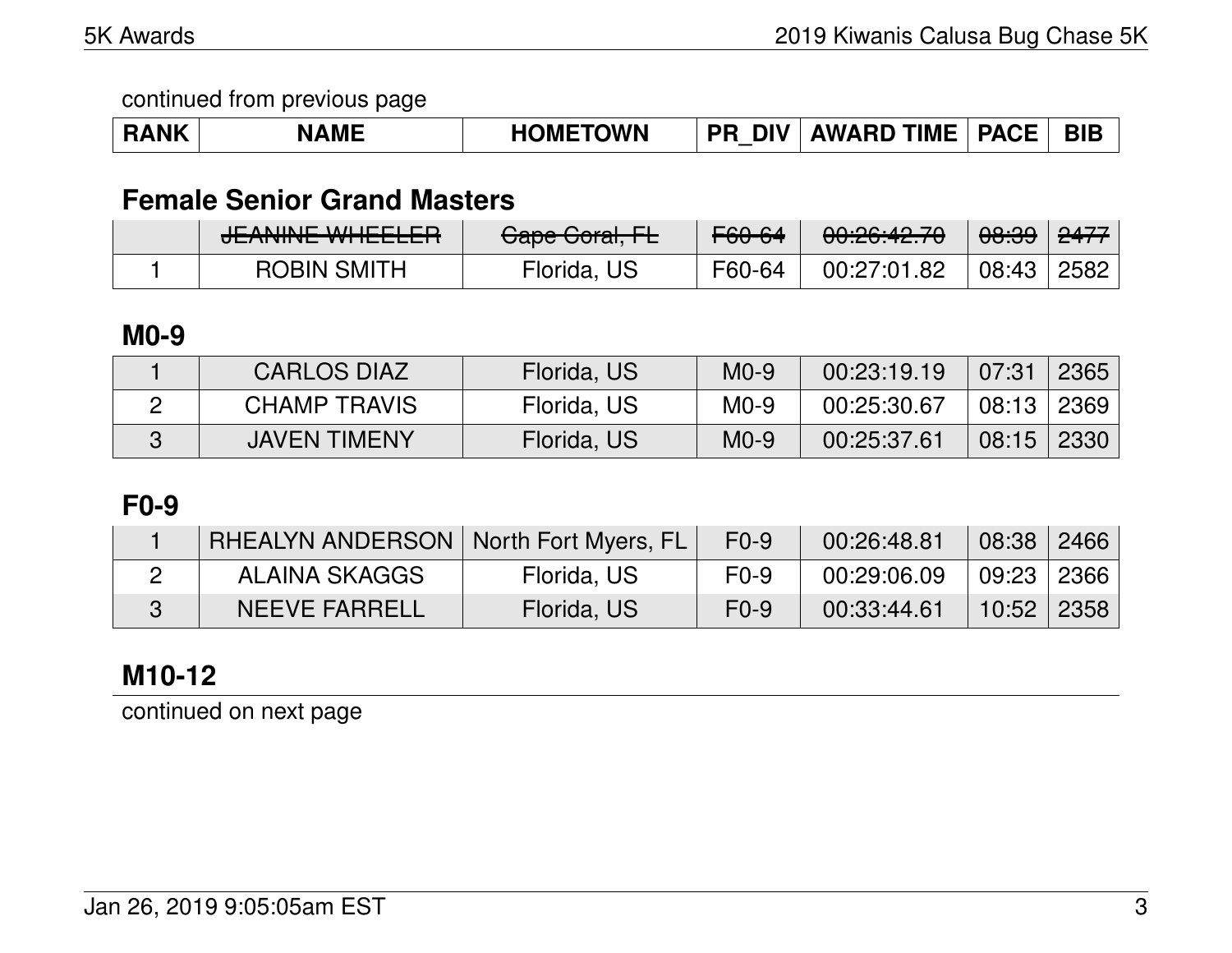| <b>RANK</b> | <b>NAME</b>             | <b>HOMETOWN</b>         |        | <b>PR DIV AWARD TIME   PACE</b> |              | <b>BIB</b> |
|-------------|-------------------------|-------------------------|--------|---------------------------------|--------------|------------|
|             | <b>BRANDON BILL</b>     | Fort Myers, FL   M10-12 |        | 00:19:24.94                     | $06:15$ 2541 |            |
|             | <b>VANCE BYRD</b>       | Florida, US             | M10-12 | 00:22:17.02                     | 07:11        | 2325       |
| 3           | <b>JIMMY CONNOR III</b> | Florida, US             | M10-12 | 00:22:55.63                     | $07:23$      | -2311      |

# **F10-12**

| KATHRYN WENDLAND $ $ Fort Myers, FL $ $ F10-12 $ $                                |  | $\begin{array}{ c c c c c c c c } \hline 00:24:27.21 & 07:53 & 2492 \hline \end{array}$ |  |
|-----------------------------------------------------------------------------------|--|-----------------------------------------------------------------------------------------|--|
| $^\top$ CARLI MORALES-CRUZ   Fort Myers, FL   F10-12   00:26:03.06   08:24   2443 |  |                                                                                         |  |
| MAGGIE POCKLINGTON   Fort Myers, FL   F10-12                                      |  | $00:26:29.12$ $08:32$ 2410                                                              |  |

## **M13-15**

| <b>ALEXIS REYES</b>   | Labelle, FL | $M13-15$   | 00:19:01.74 | 06:08 2428   |  |
|-----------------------|-------------|------------|-------------|--------------|--|
| DANIEL RAMOS          | Labelle, FL | ำ M13-15 ⊥ | 00:19:02.15 | 06:08   2432 |  |
| <b>JACOB KIJEWSKI</b> | Estero, FL  | $M13-15$   | 00:19:20.18 | $06:14$ 2573 |  |

## **F13-15**

| <b>ISABEL GEQUELIN</b> | Fort Myers, FL   F13-15   00:31:52.13   10:16   2484 |  |  |  |  |  |  |  |
|------------------------|------------------------------------------------------|--|--|--|--|--|--|--|
| continued on next nane |                                                      |  |  |  |  |  |  |  |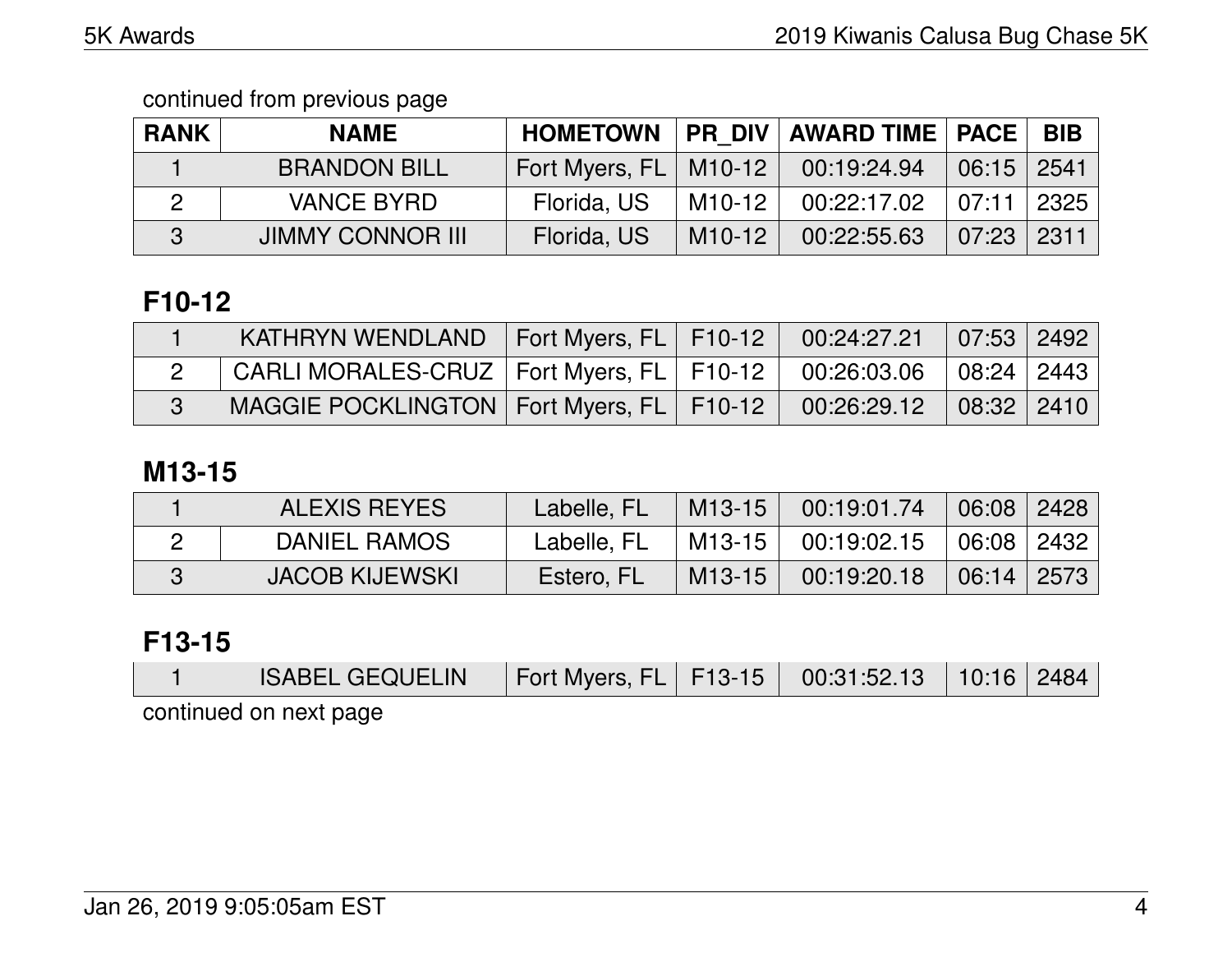| <b>RANK</b> | <b>NAME</b>          | <b>HOMETOWN</b>  |        | PR DIV   AWARD TIME   PACE   BIB |  |
|-------------|----------------------|------------------|--------|----------------------------------|--|
|             | <b>JOLYNN KUBALA</b> | Lehigh Acres, FL | F13-15 | $00:37:40.32$   12:08   2592     |  |

## **M16-19**

| $DQ$ $C$ $M$ $DQ$ $L$<br><b>DU UAIVII DELE</b> | Labelle, FL | <del>M16-19</del>   | 00:10:27.91 | <del>05:57</del> | <del>2533</del> |
|------------------------------------------------|-------------|---------------------|-------------|------------------|-----------------|
| <b>JESUS SILVA</b>                             | Labelle, FL | M16-19              | 00:19:02.89 | 06:08            | 2430            |
| <b>MARCOS RICO</b>                             | Labelle, FL | M <sub>16</sub> -19 | 00:19:51.40 | 06:24            | 2431            |
| <b>MARSHALL GRANT</b>                          | Alva, FL    | M <sub>16</sub> -19 | 00:20:37.56 | 06:39            | 2459            |

## **F16-19**

| $\bigcap$ $\bigcap$ inic Maquarity<br><u>UMIULINE MAUNENZIE</u> | $\Gamma$ <sub>o</sub> $\downarrow$ $\Lambda$ $\mu$<br>$T$ UITIVIYUIS, ITE | <del>F16-19</del>   | <u>AA.AH.AA 70</u><br>00. <del>41.04.70</del> | <del>06:57</del> | <del>2560</del> |
|-----------------------------------------------------------------|---------------------------------------------------------------------------|---------------------|-----------------------------------------------|------------------|-----------------|
| <b>JAMIE TANTO</b>                                              | Fort Myers, FL                                                            | F <sub>16</sub> -19 | 00:22:29.74                                   | 07:15   2425     |                 |

## **M20-24**

| <b>JACOB TAMINOSIAN</b> | Fort Myers, FL                | M20-24 | 00:21:57.22 | $\mid$ 07:04 2538 |  |
|-------------------------|-------------------------------|--------|-------------|-------------------|--|
| LAITH ELRUBAIE          | Fort Myers Beach, FL   M20-24 |        | 00:25:03.13 | 08:04 2465        |  |
| <b>CHRIS NELSON</b>     | Fort Myers, FL                | M20-24 | 00:40:56.75 | 13:11 2419        |  |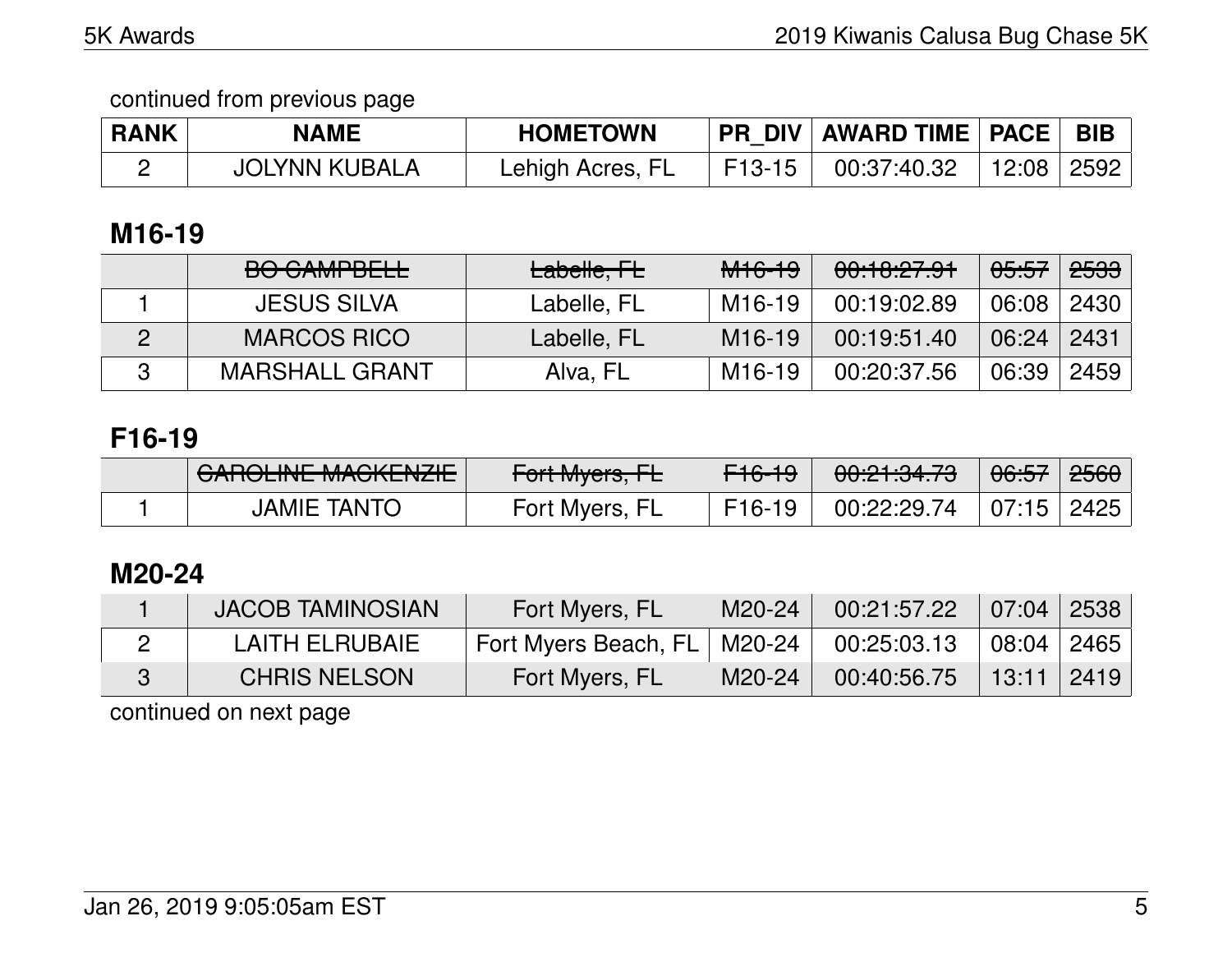| RANK | <b>NAME</b> | <b>HOMETOWN</b> | DIV  <br><b>PR</b> | <b>AWARD TIME</b> | <b>PACE</b> | <b>BIB</b> |
|------|-------------|-----------------|--------------------|-------------------|-------------|------------|
|------|-------------|-----------------|--------------------|-------------------|-------------|------------|

### **F20-24**

|  | <b>CASEY FOLEY</b> | Cape Coral, FL   F20-24   00:40:57.27   13:11   2398 |  |  |  |  |
|--|--------------------|------------------------------------------------------|--|--|--|--|
|--|--------------------|------------------------------------------------------|--|--|--|--|

### **M25-29**

| <b>RYAN SONGER</b>                           | Cape Coral, FL   M25-29 | 00:21:53.67                                      | 07:03 2490 |  |
|----------------------------------------------|-------------------------|--------------------------------------------------|------------|--|
| $RICARDO MARTINEZ$   Fort Myers, FL   M25-29 |                         | $00:21:59.72 \; \mid 07:05 \; \mid 2586 \; \mid$ |            |  |
| RICARDO RODRIGUEZ   Fort Myers, FL   M25-29  |                         | 00:22:50.66                                      | 07:22 2610 |  |

### **F25-29**

| <b>MOLLY AMADOR</b>    | Fort Myers, FL   F25-29 | 00:25:16.65                               | 08:09 2583         |  |
|------------------------|-------------------------|-------------------------------------------|--------------------|--|
| <b>KATIE BURKETT</b>   | Fort Myers, FL   F25-29 | $00:25:44.44$ $\mid 08:18 \mid 2594 \mid$ |                    |  |
| <b>ANNEMARIE BAKER</b> | Cape Coral, FL   F25-29 | 00:27:52.18                               | $\vert$ 08:59 2439 |  |

## **M30-34**

|                           | <b>CHRIS MOYER</b> |  |  | Pineland, FL   M30-34   00:20:13.70   06:31   2542 |  |  |  |  |
|---------------------------|--------------------|--|--|----------------------------------------------------|--|--|--|--|
| continual on port popular |                    |  |  |                                                    |  |  |  |  |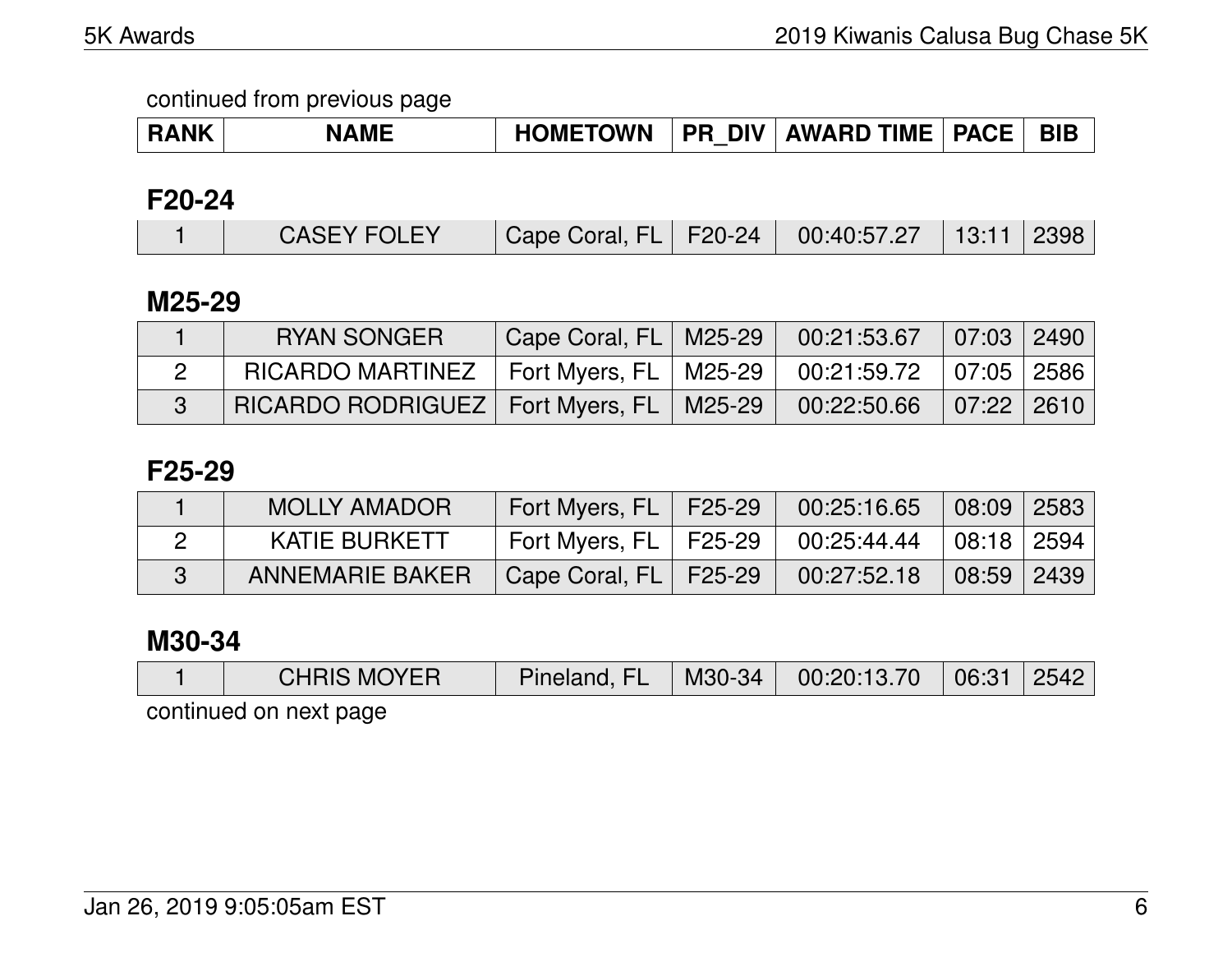| <b>RANK</b> | <b>NAME</b>          | <b>HOMETOWN</b> |        | PR DIV   AWARD TIME   PACE   BIB |                                    |  |
|-------------|----------------------|-----------------|--------|----------------------------------|------------------------------------|--|
|             | <b>JOEL CAOUETTE</b> | Fort Myers, FL  | M30-34 | 00:25:36.92                      | $\vert$ 08:15 $\vert$ 2553 $\vert$ |  |
|             | <b>MATHEW BAUM</b>   | Fort Myers, FL  | M30-34 | 00:30:28.08                      | 09:49   2526                       |  |

## **F30-34**

| <b>RACHEL TOOMEY</b> | Cape Coral, FL   F30-34   00:25:54.37   08:21   2536 |                               |  |
|----------------------|------------------------------------------------------|-------------------------------|--|
| <b>ASHLEY PURDY</b>  | Fort Myers, FL   F30-34   00:27:51.13   08:58   2530 |                               |  |
| NICOLE CATALFAMO     | Fort Myers, FL                                       | F30-34 00:29:41.24 09:34 2572 |  |

### **M35-39**

| <b>MICHAEL LICATA</b> | Florida, US    | M35-39 | 00:22:16.90              | 07:11 2337       |  |
|-----------------------|----------------|--------|--------------------------|------------------|--|
| <b>JUSTIN SNYDER</b>  | Ephrata, PA    | M35-39 | $00:23:10.58$ 07:28 2482 |                  |  |
| <b>TOM MCGREGOR</b>   | Fort Myers, FL | M35-39 | 00:29:00.40              | │ 09:21 │ 2474 │ |  |

## **F35-39**

| <b>CARLA FOWELL</b>                                                   | Lehigh Acres, FL   F35-39   00:23:14.60   07:29   2444 |  |  |
|-----------------------------------------------------------------------|--------------------------------------------------------|--|--|
| PETER THOMPSON   Fort Myers, FL   F35-39   00:27:40.42   08:55   2597 |                                                        |  |  |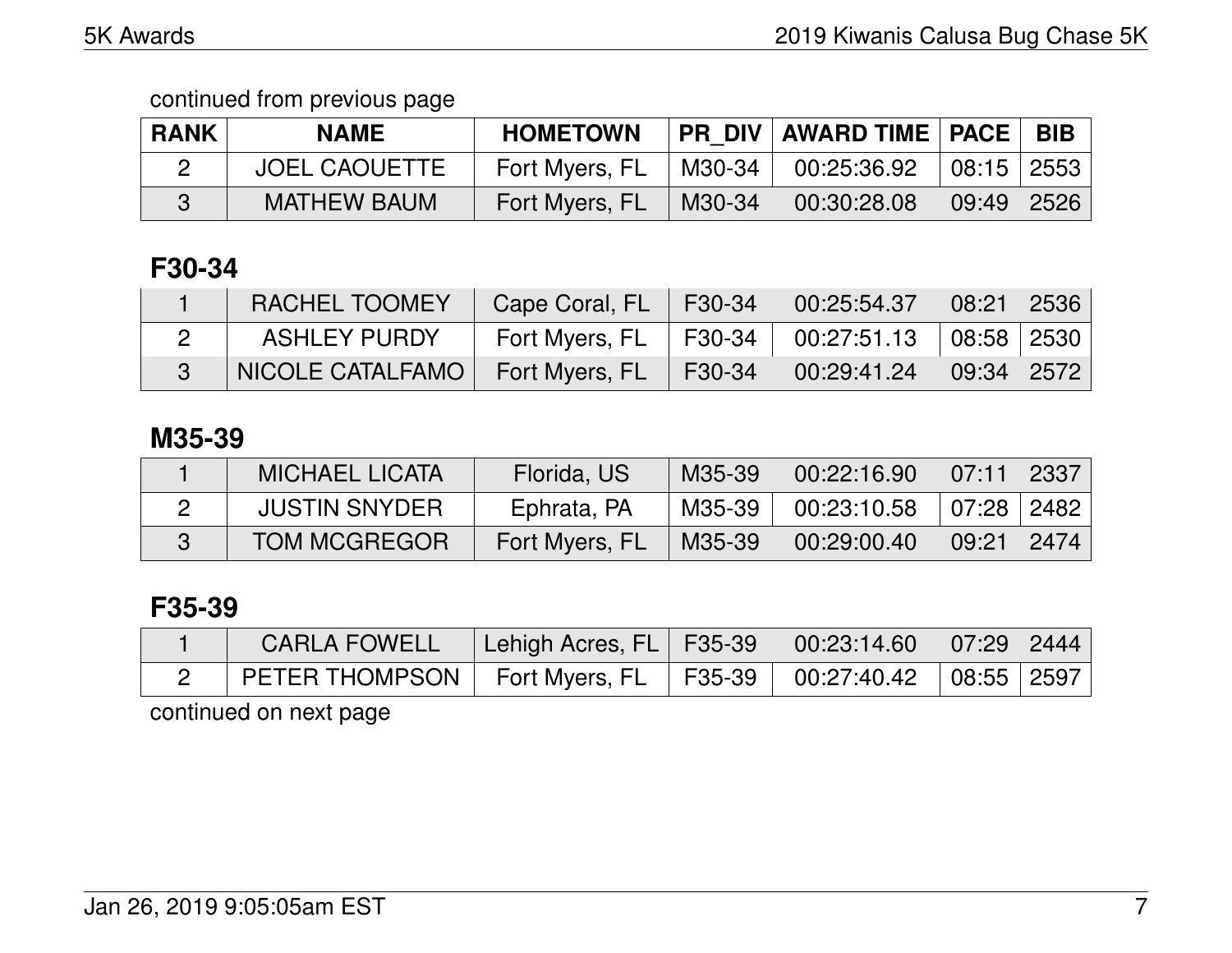| <b>RANK</b> | <b>NAME</b>        |                           | HOMETOWN   PR DIV   AWARD TIME   PACE   BIB |                                 |  |
|-------------|--------------------|---------------------------|---------------------------------------------|---------------------------------|--|
|             | <b>BETH PORTER</b> | Fort Myers, $FL$   F35-39 | 00:28:20.11                                 | $\mid$ 09:08 $\mid$ 2453 $\mid$ |  |

#### **M40-44**

| PETE ALCANTARA                                                           | Fort Myers, FL   M40-44                                 | $00:22:05.03$ 07:07 2557 |  |
|--------------------------------------------------------------------------|---------------------------------------------------------|--------------------------|--|
| WAYNE HOLCOMB                                                            | 「Fort Myers, FL │ M40-44 │ 00:22:50.81 │ 07:22 │ 2440 │ |                          |  |
| CAMERON NICHOLSON   Fort Myers, FL   M40-44   00:24:53.54   08:01   2535 |                                                         |                          |  |

## **F40-44**

| <b>PATRICIA BELL</b>   | Fort Myers, FL          | F40-44 | 00:24:59.69 | $\mid$ 08:03 $\mid$ 2441 $\mid$    |  |
|------------------------|-------------------------|--------|-------------|------------------------------------|--|
| <b>MELISA PANNETON</b> | Cape Coral, FL   F40-44 |        | 00:25:36.09 | $\vert$ 08:15 $\vert$ 2564 $\vert$ |  |
| DOMINIQUE STOKES       | Fort Myers, FL          | F40-44 | 00:27:50.68 | $\mid$ 08:58 $\mid$ 2506 $\mid$    |  |

## **M45-49**

| <b>JAMES KASERMAN</b> | Fort Myers, FL   M45-49   | 00:26:02.33                               | $\vert$ 08:23 $\vert$ 2548 $\vert$ |  |
|-----------------------|---------------------------|-------------------------------------------|------------------------------------|--|
| DANNY PIERSON         | ' Cape Coral, FL   M45-49 | $00:29:15.39$ $\mid 09:26 \mid 2451 \mid$ |                                    |  |
| <b>MATT HORTON</b>    | Fort Myers, FL   M45-49   | 00:32:56.45                               | 10:37 2421                         |  |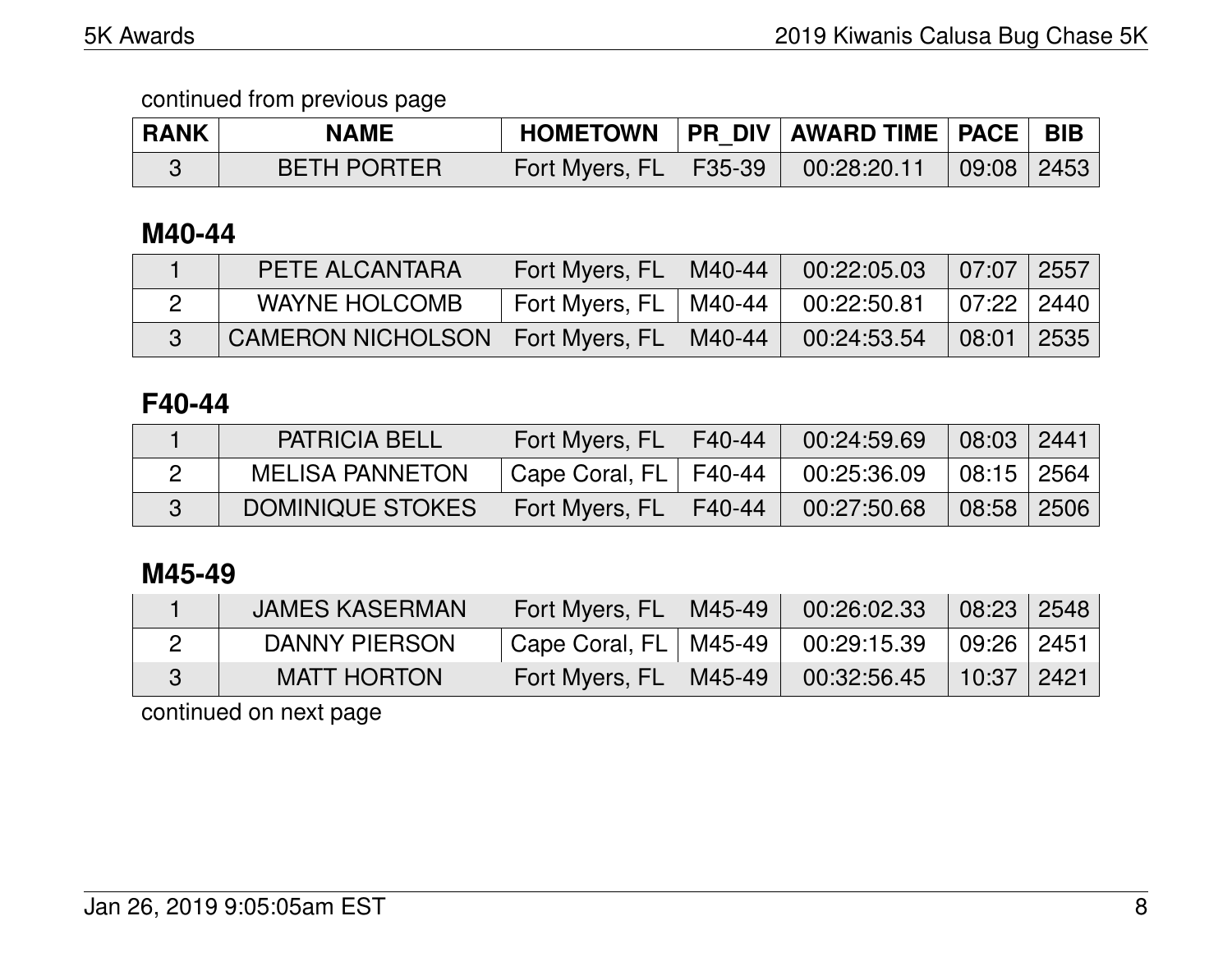| <b>RANK</b> | <b>NAME</b> | <b>HOMETOWN</b> | <b>DIV</b><br><b>PR</b> | $\,$ AWARD TIME $^+$ | <b>PACE</b> | <b>BIE</b> |
|-------------|-------------|-----------------|-------------------------|----------------------|-------------|------------|
|-------------|-------------|-----------------|-------------------------|----------------------|-------------|------------|

### **F45-49**

| <b>HEATHER CAMPBELL</b> | Cape Coral, FL | F45-49 | 00:29:00.76 | 09:21 2554             |  |
|-------------------------|----------------|--------|-------------|------------------------|--|
| NANCY SPENCER           | Fort Myers, FL | F45-49 | 00:29:55.56 | $09:38 \mid 2514 \mid$ |  |
| <b>CASSIE FURST</b>     | Fort Myers, FL | F45-49 | 00:31:35.59 | $10:11$   2426         |  |

### **M50-54**

| <b>JOHN HARRIS</b>    | Fort Myers, FL    | <del>M50-54</del> | 00:20:53.61 | <del>06:44</del> | <del>2570</del> |
|-----------------------|-------------------|-------------------|-------------|------------------|-----------------|
| <b>PAUL DANDINI</b>   | Fort Myers, FL    | M50-54            | 00:22:47.13 | 07:21            | 2420            |
| <b>MIKE VULPIS</b>    | Islip Terrace, NY | M50-54            | 00:23:32.64 | 07:35            | 2606            |
| <b>DANIEL RICHARD</b> | Leominster, MA    | M50-54            | 00:26:30.15 | 08:32            | 2528            |

## **F50-54**

| <b>LISA ROETH</b>      | Fort Myers, FL                | <del>F50-54</del> | 00:24:34.06 | <del>07:55</del> 2 <del>608</del> |  |
|------------------------|-------------------------------|-------------------|-------------|-----------------------------------|--|
| <b>JULIA CHRISTMAN</b> | North Fort Myers, FL   F50-54 |                   | 00:30:36.66 | 09:52   2380                      |  |
| <b>SHEILA MABREY</b>   | Fort Myers, FL                | F50-54            | 00:40:43.66 | 13:07   2436                      |  |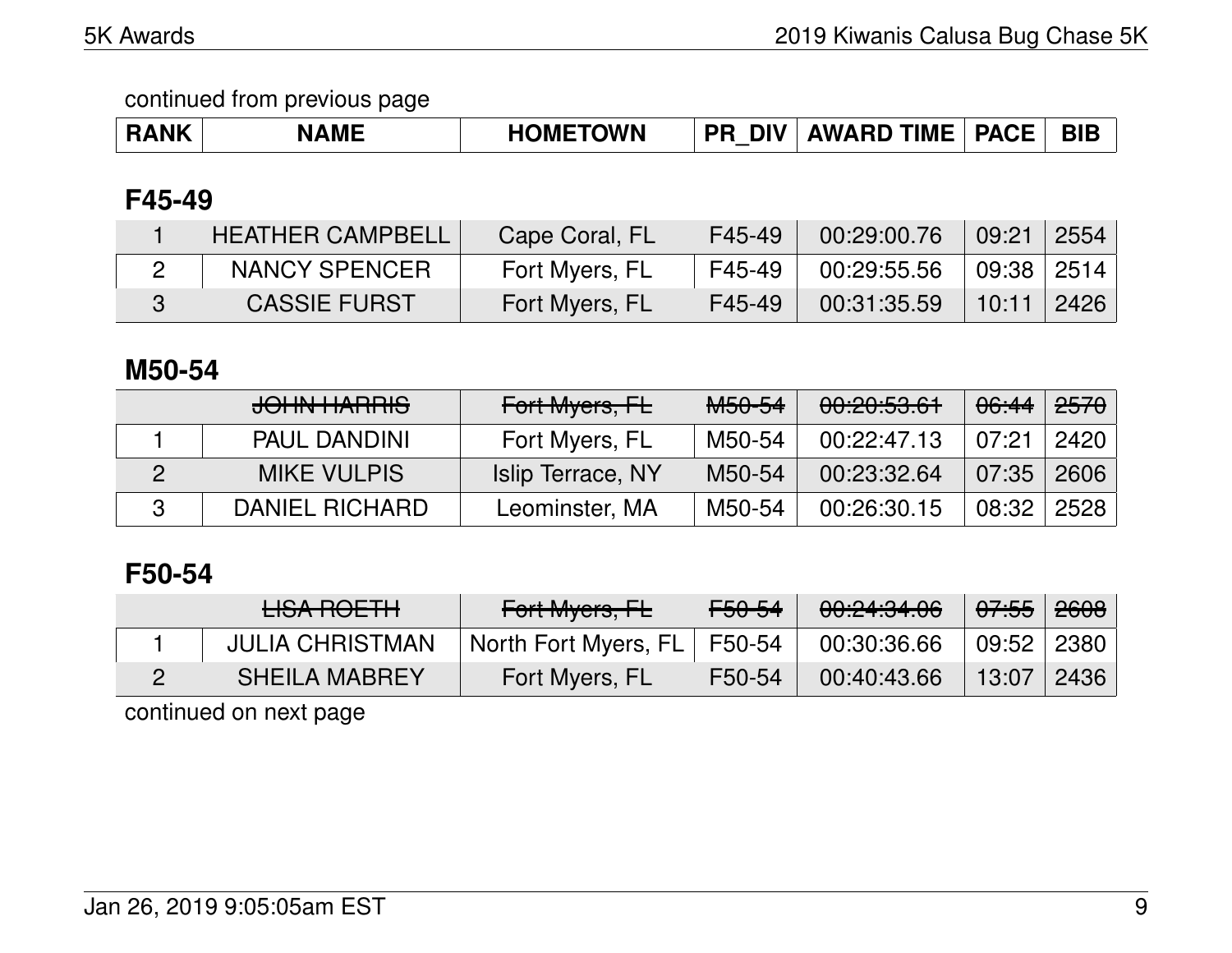| <b>RANK</b> | <b>NAME</b>       | <b>HOMETOWN</b> | <b>PR DIV</b> | AWARD TIME   PACE   BIB |              |  |
|-------------|-------------------|-----------------|---------------|-------------------------|--------------|--|
|             | ANDERSON ANDERSON | Fort Myers, FL  | F50-54        | 00:42:14.36             | 13:36   2476 |  |

## **M55-59**

| <b>CHARLIE MOORE</b>    | Fort Myers, FL | <del>M55-59</del> | 00:21:59.50 | <del>07:05</del> | <del>2532</del> |
|-------------------------|----------------|-------------------|-------------|------------------|-----------------|
| <b>BILL JUHL</b>        | Fort Myers, FL | M55-59            | 00:26:12.18 | 08:27            | 2446            |
| <b>CHRIS WESTLEY</b>    | Fort Myers, FL | M55-59            | 00:28:35.08 | 09:13            | 2449            |
| <b>PATRICK ESPOSITO</b> | Fort Myers, FL | M55-59            | 00:28:46.51 | 09:16 2472       |                 |

## **F55-59**

| <b>BETH BEAUDIN</b> | Fort Myers, FL   | F55-59 | 00:27:53.52 | 08:59 2438     |      |
|---------------------|------------------|--------|-------------|----------------|------|
| <b>VICKI SNYDER</b> | Spring Grove, PA | F55-59 | 00:28:00.25 | 09:01          | 2613 |
| <b>SANDY TAYLOR</b> | Alva, FL         | F55-59 | 00:28:41.88 | $09:15$   2456 |      |

## **M60-64**

| <b>ERIC FREEDMAN</b> | Cape Coral, FL                | M60-64 | $00:24:05.57$ 07:46 2571   |  |
|----------------------|-------------------------------|--------|----------------------------|--|
| <b>STEVE PEPE</b>    | Fort Myers Beach, FL   M60-64 |        | │ 00:24:13.44 │07:48│2605│ |  |
|                      |                               |        |                            |  |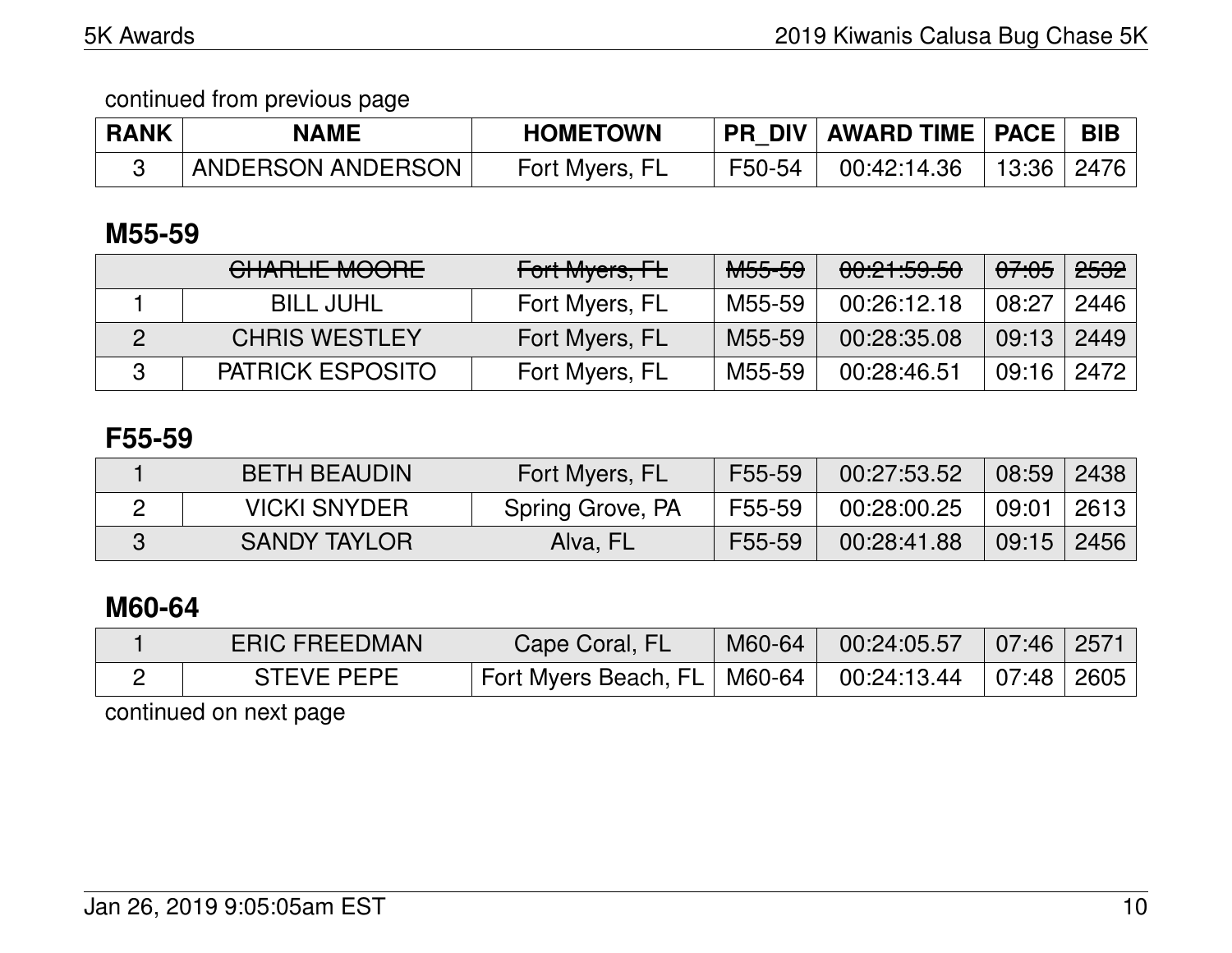| <b>RANK</b> | <b>NAME</b> | <b>HOMETOWN</b>  |        | PR DIV   AWARD TIME   PACE   BIB |            |  |
|-------------|-------------|------------------|--------|----------------------------------|------------|--|
|             | LYNN SNYDER | Spring Grove, PA | M60-64 | 00:26:23.70                      | 08:30 2612 |  |

### **F60-64**

|   | <u>ICANINIE MILIEELED</u>                | Gape Goral, FL       | F60-64            | 0.00.10.70<br>00.20.76.10 | <del>08:36</del> | <del>2477</del> |
|---|------------------------------------------|----------------------|-------------------|---------------------------|------------------|-----------------|
|   | DODINI OMITLI<br><b>ITELINIO AIILITI</b> | Horida, US           | <del>F60-64</del> | 00:27:01.02               | <del>08:43</del> | <del>2582</del> |
|   | <b>FRANCINE GOLDEN</b>                   | Lehigh Acres, FL     | F60-64            | 00:30:11.43               | 09:44            | 2379            |
| 2 | <b>CAROL BAKER</b>                       | Portage, MI          | F60-64            | 00:35:39.59               | 11:29            | 2391            |
| 3 | <b>CAROL HEDRICK</b>                     | North Fort Myers, FL | F60-64            | 00:43:42.01               | 14:04            | 2412            |

#### **M65-69**

|               | JOHN BATES          | <del>Captiva, FL</del>    | <del>M65-69</del> | 00:23:17.40 | <del>07:30</del> | <del>2584</del> |
|---------------|---------------------|---------------------------|-------------------|-------------|------------------|-----------------|
|               | ED PERES            | Florida, US               | M65-69            | 00:24:56.69 | 08:02            | 2558            |
| $\mathcal{P}$ | JOHN WILLIAM SPOTTS | Cape Coral, FL            | M65-69            | 00:28:02.78 | 09:02            | 2415            |
| R             | <b>JB SCHUETZ</b>   | <b>Bonita Springs, FL</b> | M65-69            | 00:39:58.71 | 12:53            | 2604            |

## **F65-69**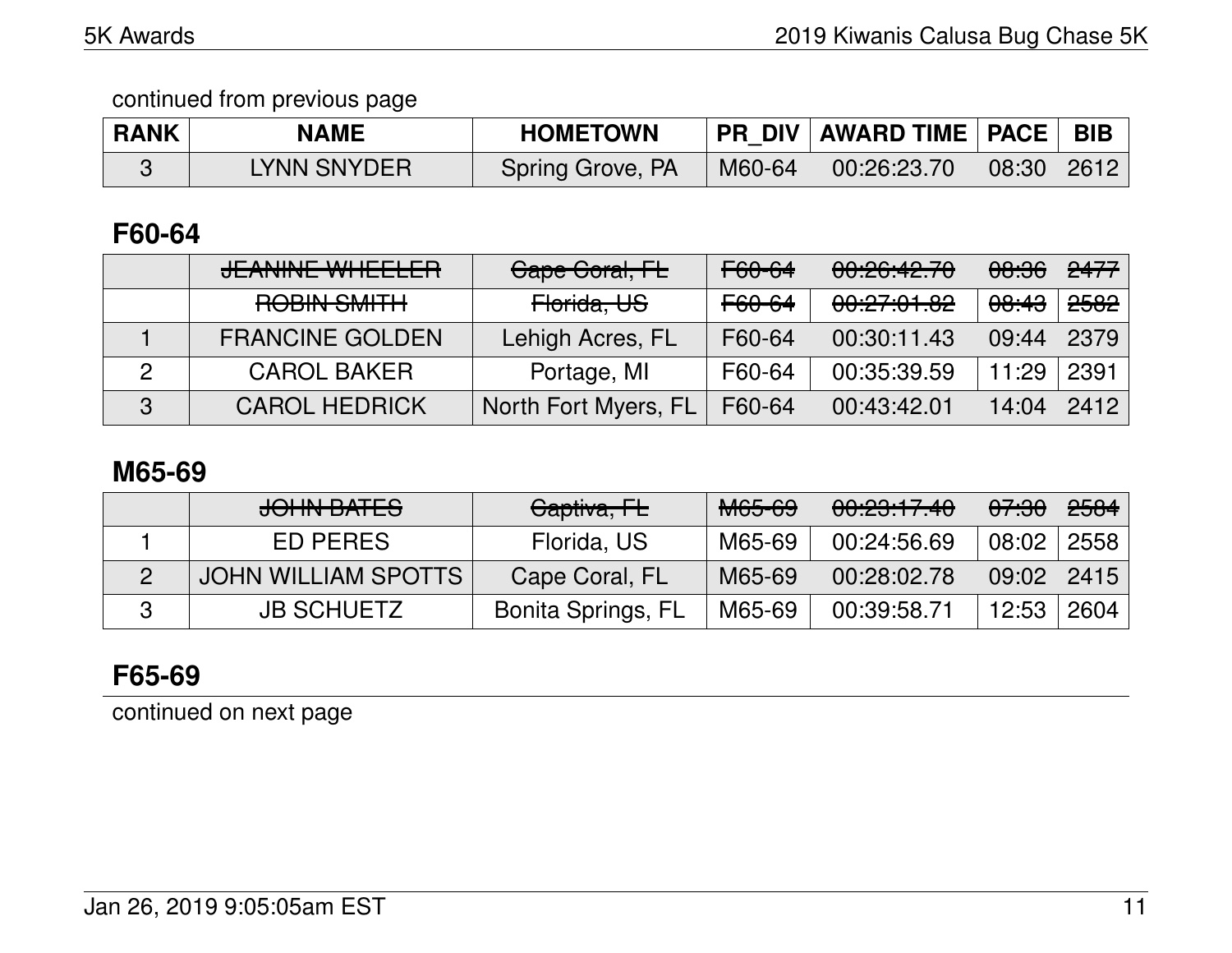continued from previous page

| <b>RANK</b> | <b>NAME</b>         | <b>HOMETOWN</b>   |        | <b>PR DIV AWARD TIME   PACE  </b> |                | <b>BIB</b> |
|-------------|---------------------|-------------------|--------|-----------------------------------|----------------|------------|
|             | <b>ANNIE HOUBEN</b> | Stratford, Canada | F65-69 | 00:27:57.54                       | $09:00$   2411 |            |
|             | <b>SARAH HUNTON</b> | Shelbyville, IN   | F65-69 | 00:34:27.17                       | $11:06$   2467 |            |
|             | <b>BETH OBRIEN</b>  | Fort Myers, FL    | F65-69 | 00:35:30.86                       | $11:26$   2437 |            |

## **M70-74**

| <b>JOHN BRUBAKER</b> | Chatham, IL                   | M70-74 | 00:28:00.70 | 09:01          | 2395 |
|----------------------|-------------------------------|--------|-------------|----------------|------|
| <b>DOUGLAS AYERS</b> | North Fort Myers, FL   M70-74 |        | 00:31:18.44 | 10:05 2520     |      |
| <b>LOU MARJON</b>    | North Fort Myers, FL   M70-74 |        | 00:31:59.78 | $10:18$   2524 |      |

### **F70-74**

| <b>SANDI FAUST</b>  | North Fort Myers, FL   F70-74 |        | $00:34:03.56$   10:58   2523 |              |  |
|---------------------|-------------------------------|--------|------------------------------|--------------|--|
| JEAN OâĂŹBRIEN      | Fort Myers, FL                | F70-74 | $00:35:44.43$   11:31   2525 |              |  |
| <b>MARY GRIFFIN</b> | Eastlake, OH                  | F70-74 | 00:36:59.74                  | $11:55$ 2405 |  |

## **M75-99**

|                        |  | DON TARASIEWICZ   North Fort Myers, FL   M75-99   00:28:35.99   09:14   2485 |  |  |
|------------------------|--|------------------------------------------------------------------------------|--|--|
| continued on next page |  |                                                                              |  |  |